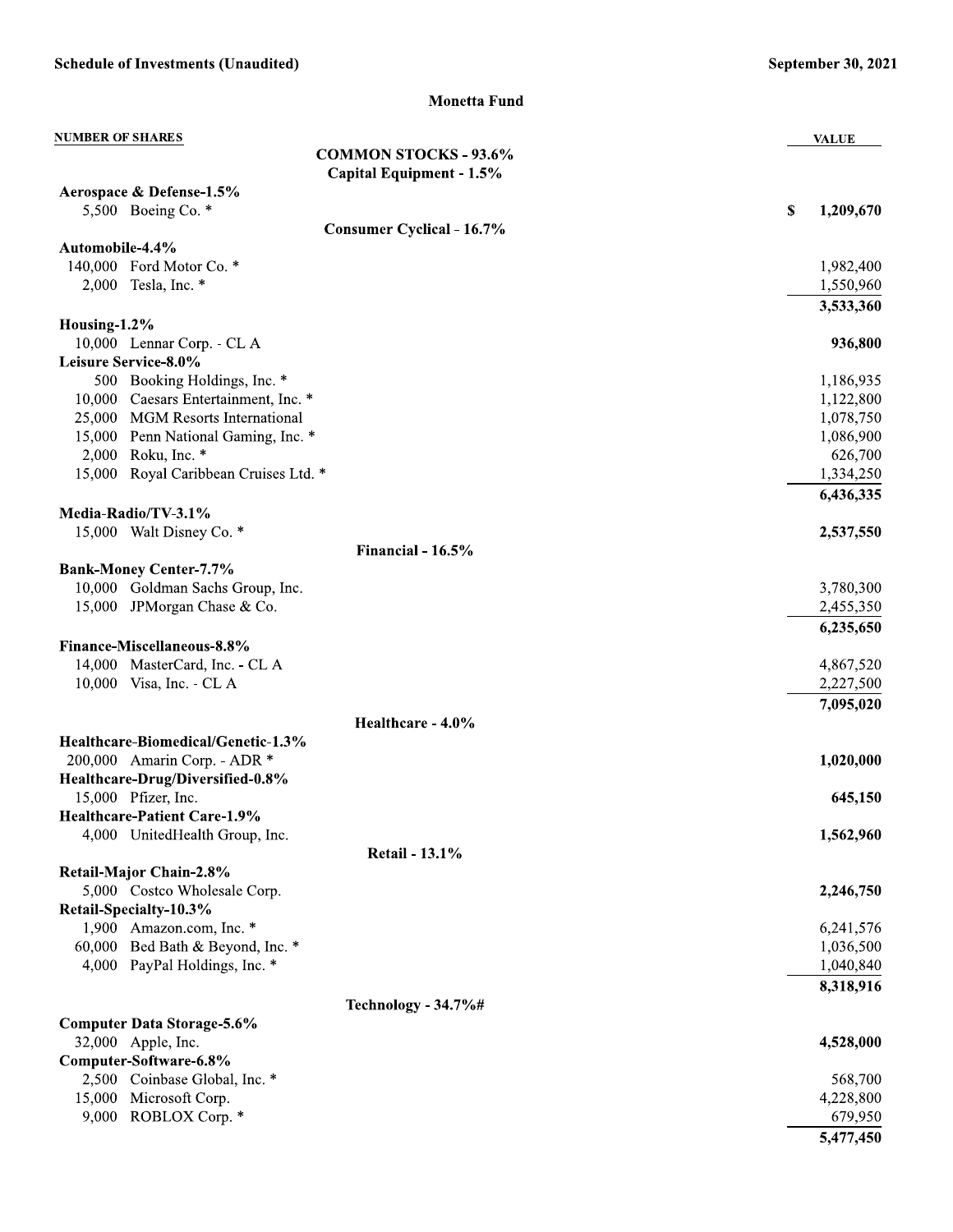## Electronic-Semiconductor-9.4%

| Advanced Micro Devices, Inc. *<br>25,000                                    | 2,572,500  |
|-----------------------------------------------------------------------------|------------|
| NVIDIA Corp.<br>24,000                                                      | 4,971,840  |
|                                                                             | 7,544,340  |
| Internet-12.9%                                                              |            |
| 2,700 Alphabet, Inc. - CL C $*$                                             | 7,196,337  |
| Facebook, Inc. - CL A *<br>5,000                                            | 1,696,950  |
| Snap, Inc. *<br>20,000                                                      | 1,477,400  |
|                                                                             | 10,370,687 |
| Transportation - 7.1%                                                       |            |
| Airline- $7.1\%$                                                            |            |
| 60,000<br>Delta Air Lines, Inc. *                                           | 2,556,600  |
| Southwest Airlines Co. *<br>62,000                                          | 3,188,660  |
|                                                                             | 5,745,260  |
| Total Common Stocks (Cost \$35,188,969)                                     | 75,443,898 |
| <b>MONEY MARKET FUNDS - 3.8%</b>                                            |            |
| First American Government Obligations Fund - Class X, $0.03\%$<br>3.017.893 | 3,017,893  |
| Total Money Market Funds (Cost \$3,017,893)                                 | 3,017,893  |
| Total Investments (Cost \$38,206,862) - 97.4%                               | 78,461,791 |
| Other Assets and Liabilities, Net - 2.6%                                    | 2,107,372  |
| <b>TOTAL NET ASSETS - 100.0%</b>                                            | 80,569,163 |

ADR - American Depositary Receipt

 $\ast$ Non-Income Producing.

 $\#$ As of September 30, 2021, the Fund had a significant portion of its assets invested in the technology sector. The technology sector may be more sensitive to changes in domestic and international competition, economic cycles, financial resources, personnel availability, rapid innovation and intellectual property issues.

 $\color{blue}\lambda$ Rate shown is the seven day effective yield at September 30, 2021. Industry classification provided by William O'Neil & Co., Inc.